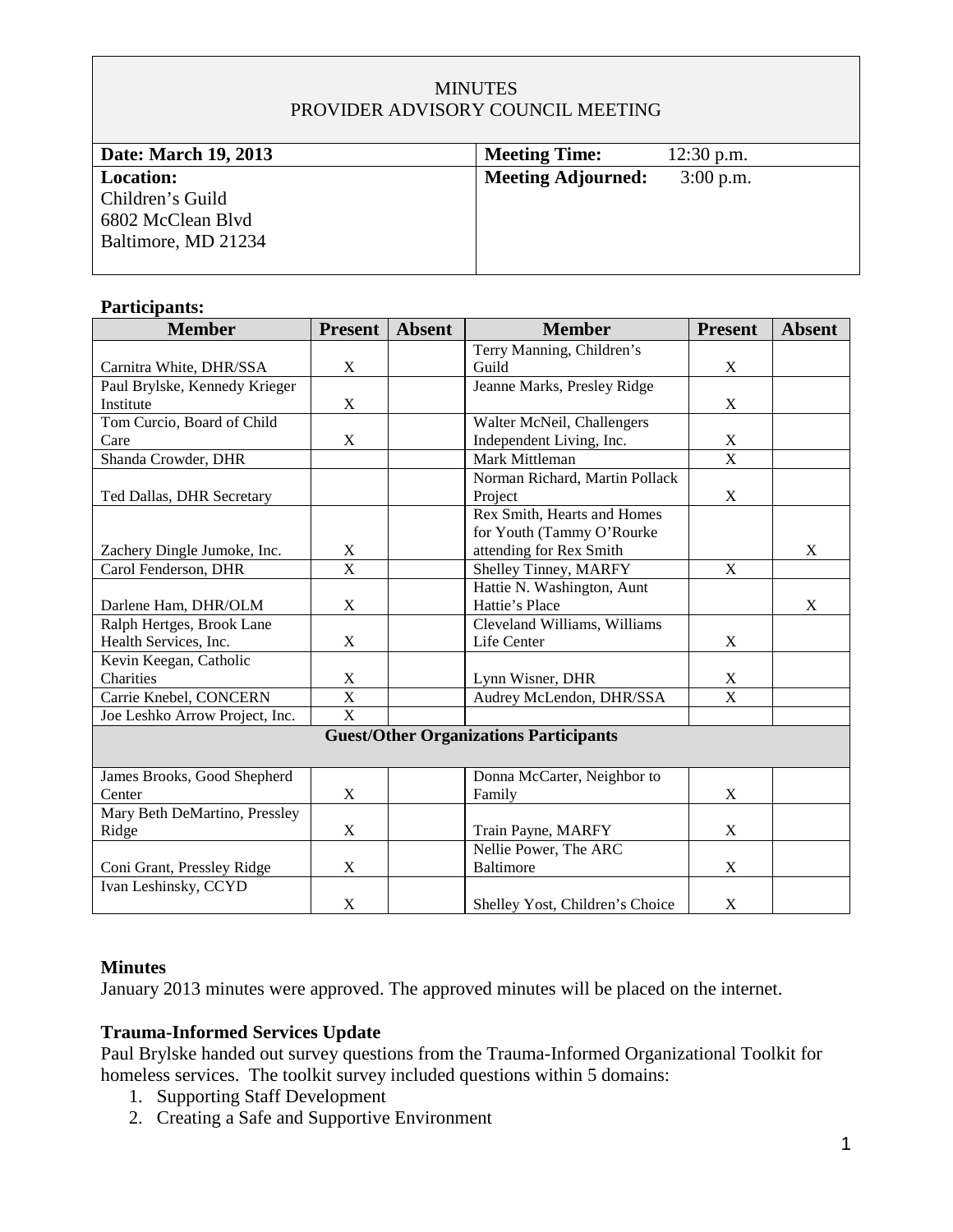- 3. Assessing and Planning Services
- 4. Involving Consumers
- 5. Adapting Policies

The Trauma Informed subcommittee will continue to review the document as a self-assessment tool. Questions to consider: What parts of the report are useful? What needs to be adapted? Could an organization pilot the process? The next subcommittee meeting is April  $2<sup>nd</sup>$ .

## **CPA Performance Requirements**

David Ayer reviewed the Child Placement Agency (CPA) Performance Requirements. There are three indicators, Child Safety, Licensing and Monitoring, and Child Well-Being. Available points for each category, Independent Living and Treatment Foster Care were listed.

Performance Reports that include April 2012 – March 2013 will be sent to providers in May. The first year Performance Report will be the baseline. The next quarter, July – September will be reviewed for compliance and to consider contract continuation or termination.

Contractors will have 10 business days upon receipt of their Performance Report to submit written documentation to support any discrepancies in the data. Each contractor will receive a separate Performance Report for each program, for example if the contractor provides Independent Living (IL) services, and Treatment Foster Care (TFC) services, they will receive two separate Performance Reports.

Letters of Intent will be sent via email to the contractors' CEO this week. The Letter of Intent will include recommendations for the number of beds and types of services. Contractors will have the opportunity to negotiate the number and types of beds, based on an analysis of the types of services needed and the beds currently contracted and needed. It was noted that the contracted bed numbers will not increase.

Any questions regarding the Letters of Intent should be sent to Carol Fenderson at [carol.fenderson@m](mailto:carol.fenderson@)aryland.gov

Carnitra White noted that currently, there are too many beds contracted for medically fragile children. There is a need for additional teen parent beds. Those licensed for a teen parent program in the areas of need may be asked to shift some of their current beds to a teen parent contract. It was suggested that contractors review the population of children coming into care, services available and services that could be developed to assist with the children.

The Interagency Rates Committee provided language for the budget regarding rate setting. The rate setting will be reviewed over the summer. It was noted that a PAC subcommittee including members from the Department of Juvenile Services could review the information and make a recommendation by October 2013.

The Residential Child Care (RCC) letters of intent will be distributed in the next few weeks, contracts begin July 1, 2013.

# **Office of Licensing and Monitoring (OLM)**